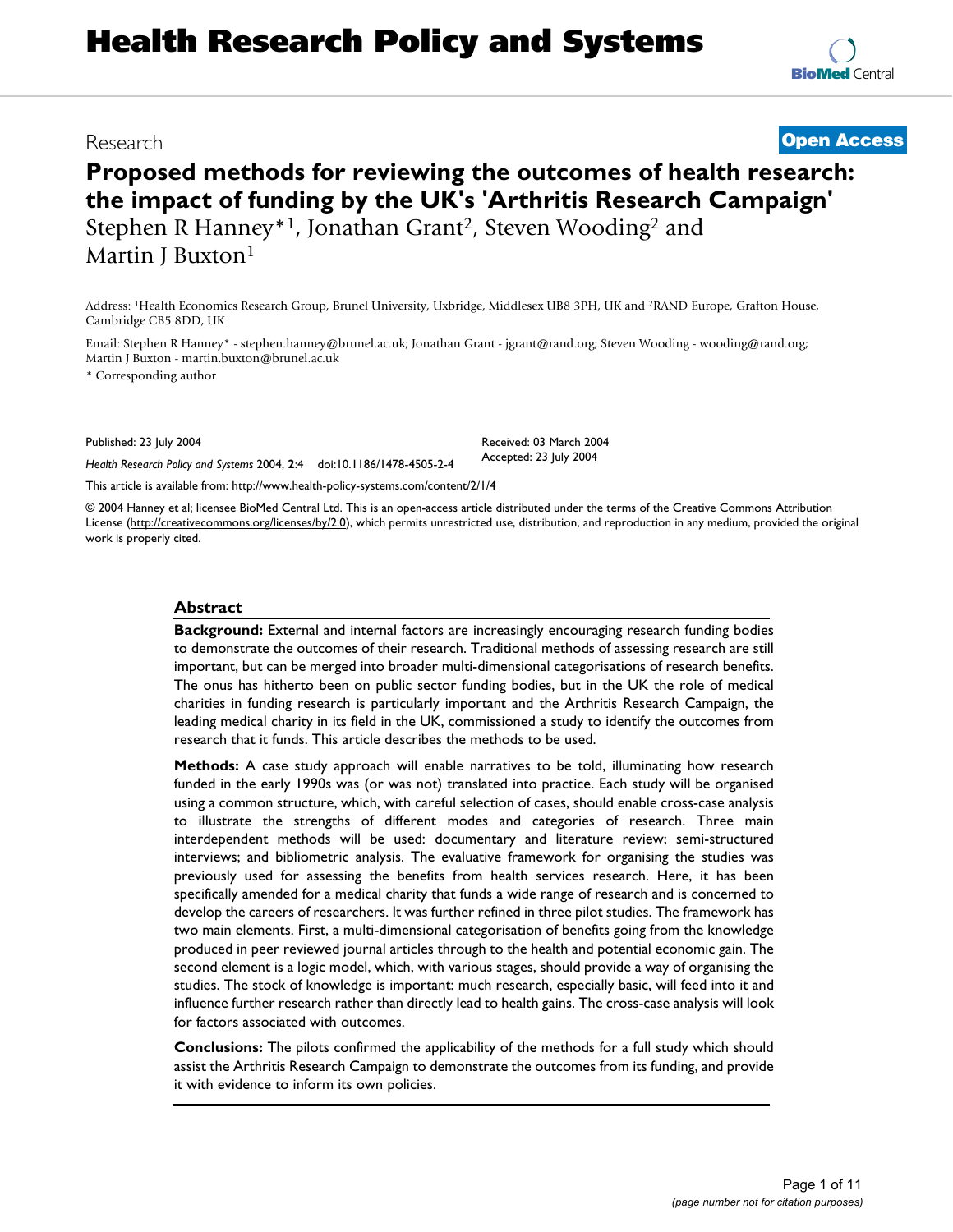#### **Background**

#### *The growing concern for the benefits from health research to be studied*

Health research funding bodies are under increasing pressure to demonstrate the outcomes, or benefits, of the research that they fund [1-6]. Traditional peer review of research focussed on the outputs in terms of journal articles, the training of future researchers and the development of careers. These are still seen as important, but in some analyses they have been merged into broader multidimensional categorisations of the benefits from health research [7,8].

The onus hitherto has been on public sector funding bodies. There is a general recognition in the UK, however, of the importance of the role of the medical charities: they fund approximately one third of UK medical research – a level 'unparalleled elsewhere in the world and nor is it found in other areas of science' [9]. Therefore, in an era of accountability, public involvement in research issues and growing competition for contributions, some medical charities see the virtue in being able to demonstrate the outcomes of the research they fund. Not all the pressures, however, are external and some funding bodies, including the Wellcome Trust, which is an endowment and not collection-based charity, are being pro-active in their attempts to identify and track the outcomes of the research they fund. One factor relevant for both public sector and charity funding bodies is the recognition that assessing the benefits from their research may assist in identifying research strategies most likely to produce benefits [2,7,10,11]. Concerns such as those above led a UK medical charity, the Arthritis Research Campaign (ARC), to approach RAND Europe with the idea of conducting an assessment of the long-term outcomes from research that they have funded.

The purpose of this paper is to set out the aims of the study and the methods being adopted. In particular, it will show how an existing generic approach to the assessment of benefits from health research [7,12] has been adapted to meet the needs of this specific study. After providing the background to the study, the paper describes the methods to be adopted. These were initially agreed after a consultative phase in which the evaluative framework was refined on the basis of interviews with six key actors who have played various roles within ARC and advice from ARC's Development Committee, which acts as the steering group for this project. They were then confirmed following a pilot stage in which three case studies were conducted; some examples from the pilot studies, which endorsed the feasibility of the proposed approach, will be given to illustrate the account of the methods.

#### *The increasing attention on musculoskeletal conditions and the role of the Arthritis Research Campaign (ARC)*

Attention is being drawn to the increasing scale of the burden of musculoskeletal conditions, and the associated costs, in various ways including through the establishment of the Bone and Joint Decade 2000–2010 and the recent collaborative report with the World Health Organization (WHO) [13]. At the same time, there is a realisation that the benefits of research in this area are sometimes less immediately apparent than in some other fields. For example, two classic studies of the economic benefits from biomedical research [14,15] both highlighted arthritis as an area where research and higher medical care expenditure may have comparatively little impact on mortality. Furthermore, one recent attempt to put a monetary value on the benefits from health research in Australia [16] adapted a method developed in the USA [17] and again demonstrates the difficulties of undertaking such analysis in the musculoskeletal field. These observations might suggest that a more careful and widereaching assessment of benefits from research is particularly needed in the field of arthritis.

ARC is the leading medical charity in this field in the UK and one of the largest collection-based medical charities in the UK. The Research Outputs Database (ROD) records the funding acknowledgements on all UK biomedical papers contained on the citations indices of the Institute for Scientific Information [18]. Analysis conducted on ROD reveals ARC to be, 'in a dominant position within the UK in the arthritis subfield' [19]. ARC's funding is associated with more arthritis publications than that from either the Medical Research Council (MRC) or the Wellcome Trust. It spent almost £22 million in the year 2001– 2002; its major aim 'is to support the highest quality research into the cause, cure and treatment of arthritis and musculoskeletal diseases' [20]. It adopts a variety of funding modes for a range of types of research including its support of two research centres. The preliminary interviews, described above, highlighted the importance of the work by Marc Feldmann and Sir Ravinder Maini at one of these, the Kennedy Institute of Rheumatology in London, in developing anti-Tumour Necrosis Factor (anti-TNF) therapy as an effective treatment for rheumatoid arthritis and other autoimmune diseases. The pair won the 2003 Albert Lasker Award for Clinical Medical Research for this discovery.

#### *Objectives of the evaluation/research questions*

Within the general climate of an increased emphasis on the outcomes from research, four main objectives were specified for the particular study described in this article:

• Review and document outcomes for ARC research grants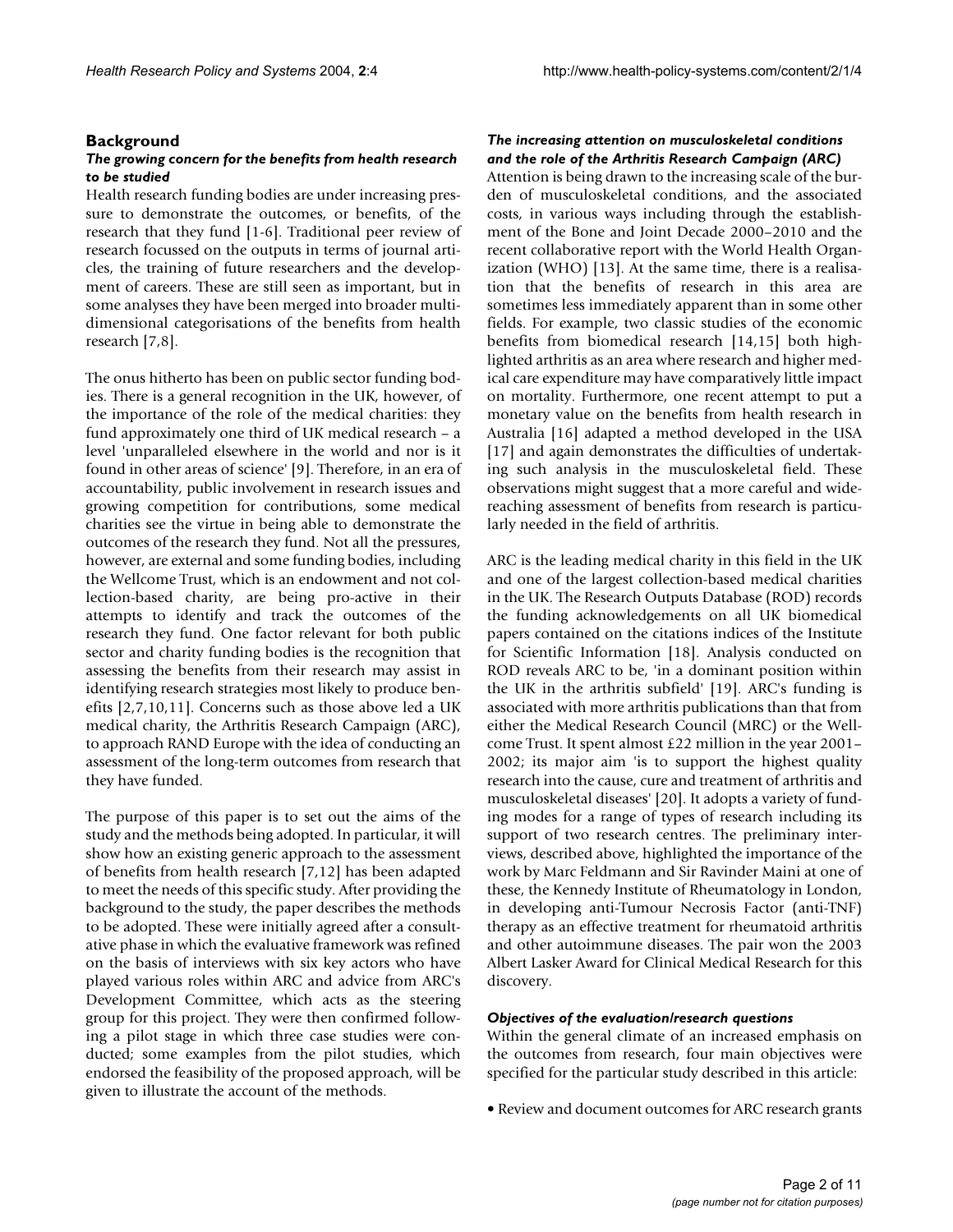• Illustrate the strengths and weaknesses of different modes of research funding

• Identify factors associated with translation of research, and attempt to develop 'early indicators' of likely successful translation

• Identify 'good news stories' and vignettes of the research process for use by ARC in public engagement and fund raising activities.

#### **Methods**

#### *Rationale for using a case study approach*

Traditional methods of peer review have long been favoured by medical research funding bodies for evaluating research, but bibliometric methods have had a variable history. An early move by the National Institutes of Health (NIH) to establish a publications' database was cancelled by the 1980s 'as too expensive for the management information it produced' [21]. The MRC in the UK reviewed the possibility of making greater use of bibliometric measures to inform per review of major long term programmes, but the steering group established to oversee the review concluded that, 'bibliometric analysis would not add sufficient value to peer review to be worthwhile routinely and should not be introduced into MRC procedures' [22]. Nevertheless, there are circumstances where bibliometric analysis can provide research funding bodies with useful information [19] and, as discussed below, they can be incorporated into broader case studies. On its own, however, it is unlikely to provide much information about the longer-term outcomes from research funding.

The Economic and Social Research Council (ESRC) in the UK commissioned a project to identify the impact of their research on non-academic audiences. It involved tracing the activity of the participating researchers after their projects ended and mapping the networks of researchers and relevant non-academic users and potential beneficiaries [23]. The study concluded that the preferable way to determine and assess the existence of impacts of socioeconomic research on non-academic audiences 'is through detailed, project-by-project qualitative analysis' [23]. Such an approach probably entails adopting a case study approach, and there is a long history of applying the case study approach to examine the utilisation of research [24]. Indeed, where the emphasis is on demonstrating the outcomes from health research, a case study approach has mainly been used [7,25] and been recommended for use in future studies [4,26,27].

Case studies will enable narratives or stories to be told to illuminate how the research funded in the early 1990s was translated (or not) into practice; each case, therefore, could potentially provide an illustrative example of the outcomes from ARC research. Furthermore, the planned 16 case studies will be based on a variety of modes of ARC research funding and types of research. They will also be organised using a common structure. This should enable cross-case study analysis to demonstrate (via illustrative case studies) the strengths and weaknesses of different modes of funding and categories of research. It should also facilitate the identification of factors associated with the translation of research, perhaps through various phases, into policies, products, and clinical practice that produce a health gain.

The evaluation framework described below was developed in a way that incorporates previous experience and knowledge on these issues [7,12,24,26,28]. This should ensure that questions are asked about a range of factors that previous experience suggests are likely to be related to the translation of research. Additionally, because the evaluation framework includes a multi-dimensional categorisation of benefits from research, the full range of outputs and outcomes relevant to different types of research, and modes of funding, will be looked for in the studies. The case studies will, in part, be conducted to see if they produce evidence consistent with existing hypotheses about factors linked to the translation of research and the role of different modes of research funding and types of research. But they will also be exploratory and should allow the generation of new hypotheses, particularly ones specifically relevant for research funding from a medical charity.

#### *Timescale*

In deciding the time window to use for selecting case studies, a compromise usually has to be made between the quality of records/likely ability of researchers to recall their activities and the selection of grants whose outputs have had sufficiently long to develop [29]. The latter point was important in this study because the aim was to move beyond considering traditional outputs and also examine outcomes such as health gains. ARC instituted a new computerised database during the early 1990s and all their grants awarded since 1990 are held on this database. Prior to this, only paper records of unknown completeness were available. As an appropriate compromise between the various factors, we therefore decided to select grants that were awarded between 1990 and 1994.

#### *Selection of cases*

Within a case study approach it is unlikely that the selection of cases will follow a straight-forward sampling logic in which those selected are assumed to be representative of a larger group [30]. Nevertheless, in adopting a multicase approach the project aims to ensure not only that the benefits from the full range of modes of funding and types of research can be illustrated, but also that there is scope for some cross-case analysis. The selection of cases will,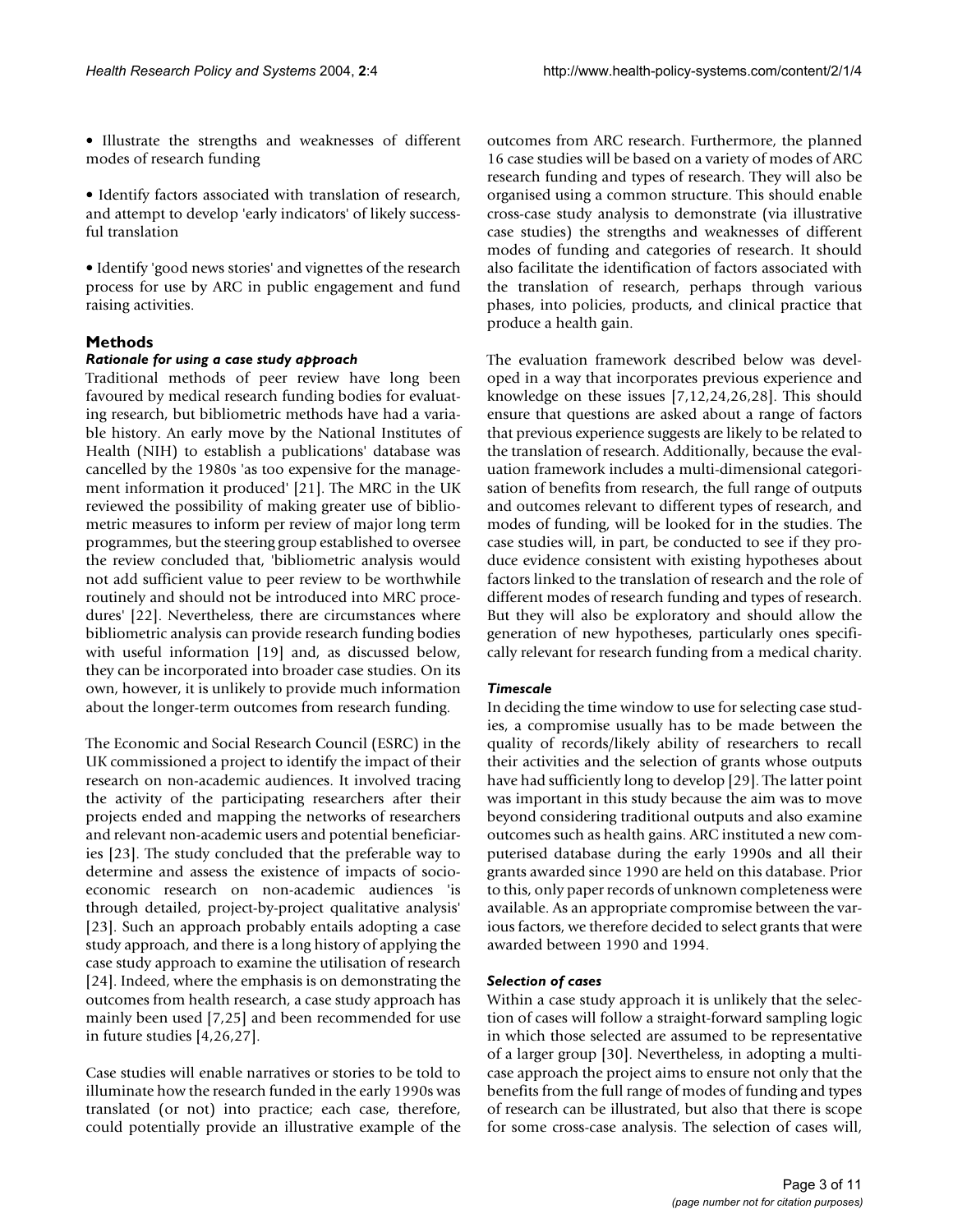therefore, be somewhat purposive. Case studies based on four modes of funding will be included: institute grant, programme grant, project grant and fellowships. ARCfunded researchers will also be divided into three groups on the basis of their qualifications: basic researchers, clinical researchers, and Allied Health Professionals (AHP) such as physiotherapists. In their classic case study analysis of research utilisation, Yin and Moore [24] went to considerable lengths to ensure that they were including only studies where it was thought there had been utilisation. We do not propose to go that far, but, given that the idea is to illuminate the outcomes, it is considered desirable to concentrate on studies where it is thought there is a reasonable chance that there will be something to show. When examining the outcomes of research, even a stratified sampling approach is not thought to be sufficient because most impact usually comes from a small number of studies [23].

As a first step, we shall identify all publications in the relevant period from the principal investigators awarded ARC funds. Then, the researchers will be classified according to the journal impact factors (see below) of the journals in which their articles appear. The aim will be to draw up shortlists of possible researchers to include in the study: those in the top decile and those the middle of the range, with the final selection made on the basis of advice from ARC's Development Committee.

# *Organisation of data collection*

For case studies it is appropriate to use multiple sources of evidence converging on the same issues [4] and adopt a process of triangulation [27,30]. Three main interdependent methods will be used: documentary and literature review; semi-structured interviews with key informants; and bibliometric analysis. They will be applied in a partially overlapping way.

#### *Documentary and literature review*

We will read key project documents including the original research grant proposals, referees' reports and end of project reports. On the basis of the end of year reports from researchers, and the interviews (see below), we will also identify and read the core publications attributed to the research grant and any subsequent publications such as key citing papers, relevant clinical guidelines etc.

#### *Semi-structured interviews with key informants*

There will be about three interviews per case study. They will be based on a semi-structured interview schedule informed by the evaluation framework described below. They will, therefore, explore the origins of the research and the primary outputs such as the publications. In this way the initial list of publications identified as being related to the project will be refined. Furthermore, there will be a full exploration not only of the contribution to research training and career development, but also of any translation of the research findings into product development, policy and practice. In each case study the initial interviews will be with members of the relevant research team. Then snowballing techniques will be used to identify the people who might be able to provide most information about how the research has influenced subsequent research or been translated into product development, policy and practice.

#### *Bibliometric analysis*

Bibliometric approaches can play a useful role in the analysis of the research funded by specific biomedical research-funding bodies [19,31]. In the current analysis, the list of research papers published as a result of the project will first be refined as described above. Following that, bibliometric analysis will be conducted to record various matters including: the full funding acknowledgements; number of authors; citation counts; and comparison of number of citations with the journal impact factor of the publishing journals. This analysis will be conducted by a further part of the research team: those responsible for maintaining the ROD described above.

#### *Clearance and validation*

In every case a draft copy of the case study report will be sent to the principal investigator for comment. Such a step is an important part of the validation process and not just a matter of professional courtesy [24].

# *Evaluation framework for ARC case studies*

There are two elements in the evaluation framework adopted to organise the case studies being conducted in the assessment of the outcomes from ARC-funded research. Building on the framework developed by Buxton and Hanney [7,12], the two elements consist of a multidimensional categorisation of benefits from health research, and a model of how best to assess them. A logic model such as this helps facilitate assessment rather than pretending to be a precise model of how research utilisation occurs. The framework has been developed in various ways to meet the particular circumstances of ARC-funded research, which is often basic and investigator-led.

There are many steps involved in assessing outcomes from research. One of the key advantages in taking a detailed approach, such as that described below, is that it enables the issue of the counter-factual to be addressed. In other words, what would the world have looked like without the specific research being examined?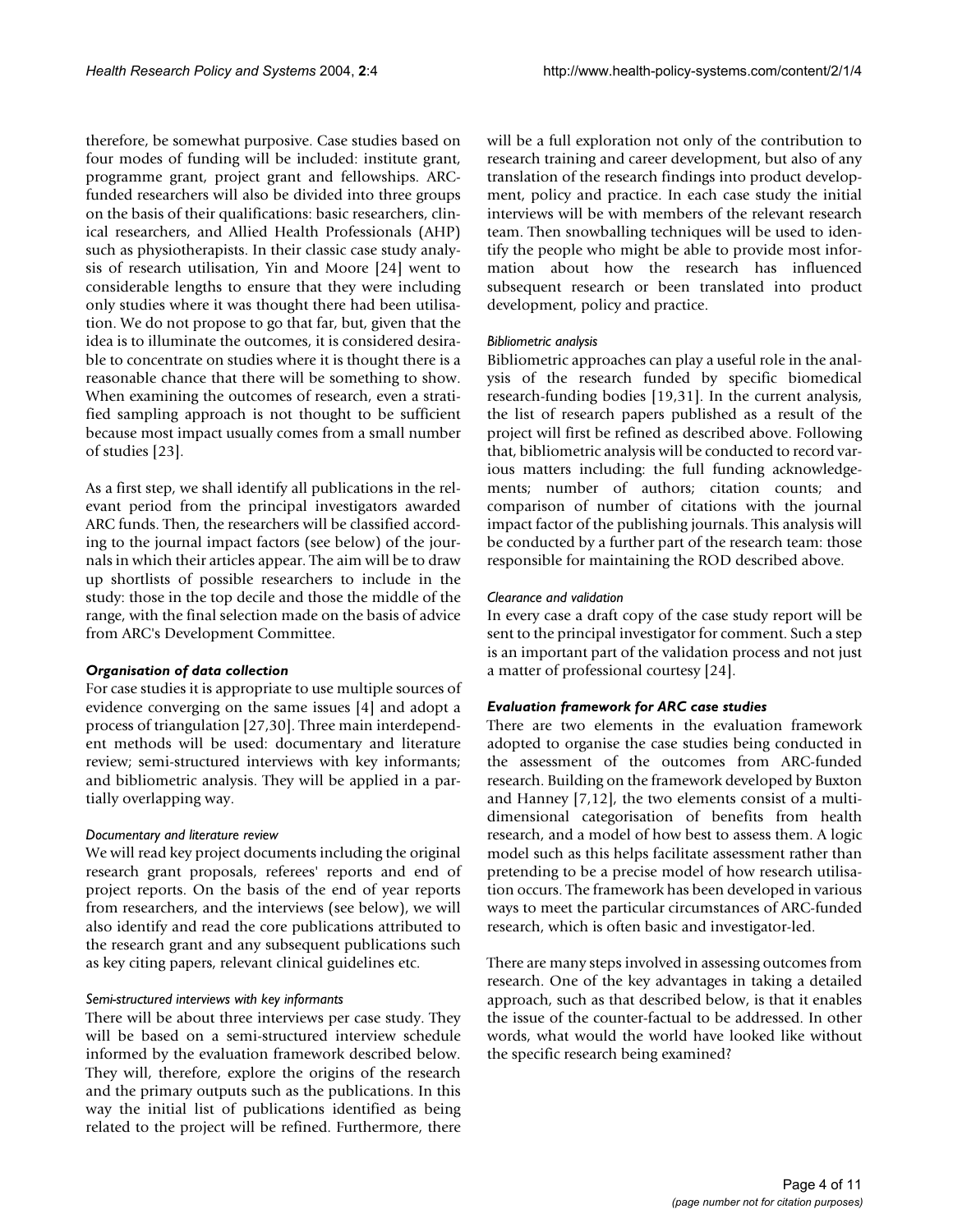#### *The categories of payback*

The multi-dimensional category of payback provides the evaluation criteria for the outputs and outcomes from ARC funding. The 5 main categories are:

a) Knowledge production

- b) Research targeting, capacity building and absorption
- c) Informing policy and product development
- d) Health benefits
- e) Broader economic benefits.

Each can be considered in turn, with various sub-categories explored and possible measures described.

# *Knowledge production*

The knowledge produced by research is the first output and is contained in various publications and patent applications. Any type of publication can be considered, but it is generally thought that peer reviewed articles are the most important and, at least for biomedical research in industrialised countries, it is thought reasonable to assume that the overall output of research publications is fairly represented by peer-reviewed papers in international journals [19]. In addition to counting the number of publications, their quality and their impact can be assessed in various ways. The quality of knowledge production has traditionally been assessed by peer review, but various other methods can be applied. Papers that are accompanied by an editorial are often seen as being of particular significance. For those studies that are included in a systematic review there are now formal quality assessment techniques [32], as there are for reviews appearing in an overview [28].

Citation analysis can be applied to assess the impact the specific article is having within the research community [33,34]. Previous experience suggests that knowledge production will be particularly important for basic research, and certainly, on average, papers in basic research journals tend to be cited more frequently than ones in clinical journals [19,35].

A journal's 'impact factor' is based on the average number of times an article in the journal is cited; it can provide a short-hand version of citation analysis by giving some indication of the importance of the journal in which an article appears. The use of impact factors in analysis of biomedical research has been criticised [36] but, provided care is taken [37], it has been shown to be of some value [19].

Particularly when considering research that might be aimed at potential users outside the research community, it is often desirable to use a range of publication outlets including those journals with the highest readership among the groups at whom the research is targeted. In some fields these might well be journals that do not have an impact factor but are, nevertheless, significant as vehicles for dissemination of the knowledge produced [38- 40].

# *Research targeting, capacity building and absorption*

The better targeting of future research is frequently a key benefit from research, especially from research that is more basic and/or methodologically oriented. An indication of this comes from citation analysis. The enhanced targeting can be of the research conducted both by others and by the original researcher(s). Where follow-on research, especially by members of the original research team, is clearly associated with the original research it can be useful to obtain information on the source and amount of such funding [39]. As is developed in the paragraph below, one of the key roles of a medical charity can be to fund research in its field that will help to open up questions/issues that will then attract further funding from the general research funders such as the MRC and the Wellcome Trust.

Research training can be provided both as a result of the employment of staff on research projects and programmes, and through explicit funding for research training and career development [1]. One measure of research training, which may appear crude but has nevertheless been used in previous studies, is the number and level of higher or research degrees resulting, either totally or in part, from the research funding [1,14,39,41]. The career development of arthritis researchers goes much wider than specific training and is of considerable importance to ARC which aims to ensure that the pool of researchers in this field is a strong as possible. The reasoning is that this, in turn, should help ensure that arthritis as a topic is able to gain an appropriate share of the research funding available from general medical research funders. Some of ARC's funding schemes aim explicitly to provide career development, and for other researchers the receipt of a project grant from ARC can be important in advancing their career in research. Interviews can address this. Furthermore, they may also enable us to consider how far career development based on ARC funding helps propel some researchers into positions within the health-care system where they can play a role in ensuring that the later stages of translating research findings into outcomes are achieved.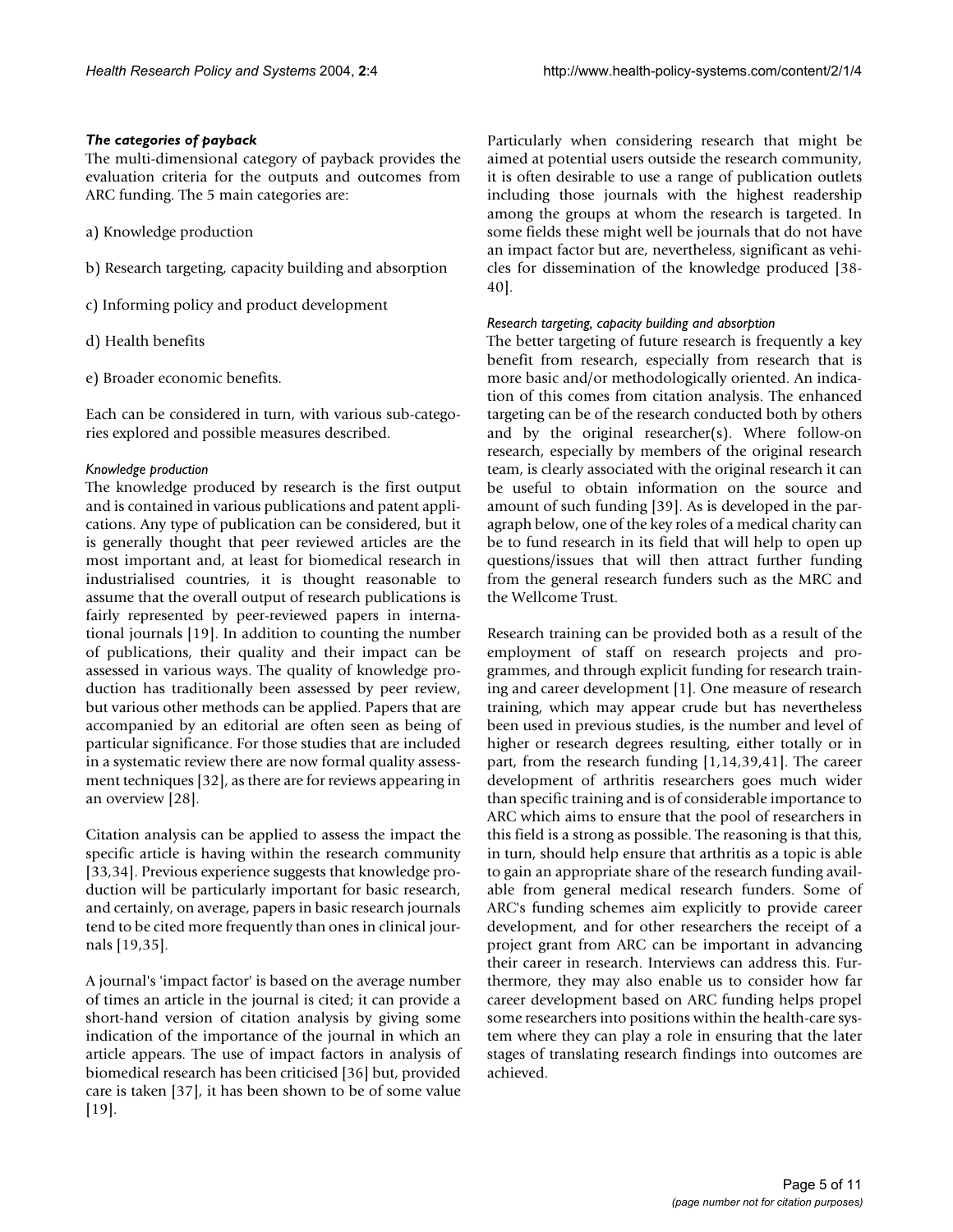# *Informing policy and product development*

Research can be used to inform policymaking in a wide range of circumstances and the key issue is that policymaking involves those in positions of authority making choices that have a special status within the group to which they apply [27]. Policymaking is interpreted very broadly here and refers not just to national policies of the government, but also includes: policies made by managers at many levels within a health service; policies agreed at national or local level by groups of health-care practitioners in the form of clinical or local guidelines; policies developed by those responsible for training/education/ inspection in various forms including training packages, curricula and audit and evaluative criteria [3]; and policies about media campaigns run by health-care providers. Basic research is less likely than that from clinical researchers or AHP to be used to inform policy. Various methods have been proposed for analysing the impact of research on health policymaking, including documentary review and interviews [26,27].

The position of systematic reviews is a little complex. They are themselves a form of research, but inclusion of a study in a systematic review is a form of secondary output and might lead on to further use.

At a similar level, although involving very different processes, research can also be used to inform product development [38]. Informing policies and product development are conceptually similar in that there generally has to be some subsequent adoption of the policy, or product, before the health and economic benefits can accrue [7].

# *Health benefits*

Benefits in terms of health gains might be viewed as the 'real' payback or outcomes from health research. Greater effectiveness of health-care resulting from researchinformed drugs or procedures should lead to increased health. Various measures of health gain exist, but for arthritis the emphasis, in most cases, is likely to be on those that assess reduction in pain or disability, and increase in mobility. While the benefits from arthritis research will not generally be measured in terms of life years gained, in some circumstances they might be captured by using Quality Adjusted Life Years (QALYs). This is often seen, in countries such as the UK, as a more appropriate approach than using Disability Adjusted Life Years (DALYs) [42]. There have been recent attempts to put a monetary valuation on the reduction in mortality and morbidity as a result of health research [16,43], but that is not being proposed for this study. At an overall level, it is possible that figures for the potential population who could benefit from the new drug or procedure could be identified, along with information about the level of benefit that individual patients might receive. If knowledge about adoption levels was then also taken into consideration it might be possible to indicate overall levels of benefit.

This category of benefits can be thought of as going wider than health gain, and some aspects can be seen as benefits to the health sector more generally. Cost savings in the provision of health-care may result from researchinformed changes in the organisation of services or in the particular therapies delivered. It might be necessary to consider various issues here. These include whether potential savings have in practice been realised – either as cash savings or as the release of resources for other valuable uses [44]. Furthermore, it would be important to check whether costs are not simply being transferred elsewhere. Improvements could also arise in the process of health-care delivery and these could be measured by techniques such as patient satisfaction surveys [7].

#### *Broader economic benefits*

A range of benefits can accrue to the national economy from the commercial exploitation of research. These can take the form of employment and profits resulting from the manufacture and sale of drugs and devices [45]. The national economy could also benefit from exports and/or import substitution [46,47].

Whilst there is a danger of double counting, it is probably also important to adopt a human capital approach and focus on the value of production gained from having a healthy workforce. This can be measured by examining the reduction in days off work. Typically, in a human capital approach, potential future earnings are calculated for people who, as a result of advances in medical research, can continue to contribute to national production [14,15,48]. Those who use it, however, share the concerns that such an approach to assessing the benefits from research could have equity implications in that it would seem to favour research relevant for those of working age. This concern might be relevant here, in that many who suffer most from arthritis are retired, but reducing the days off work caused, for example, by low back pain, could be important. The economic burden of low back pain has been identified [49] and the potential role of research in reducing it was recently highlighted in a wide-ranging discussion of the benefits from medical research in the USA [50].

# *Model for assessing the outputs and outcomes*

The second element of the evaluation framework is the logic model. Its various stages are shown on Figure 1 and provide a way of organising the case studies. At least seven stages and two interfaces are identified and although they are presented in a linear form, the reality is much more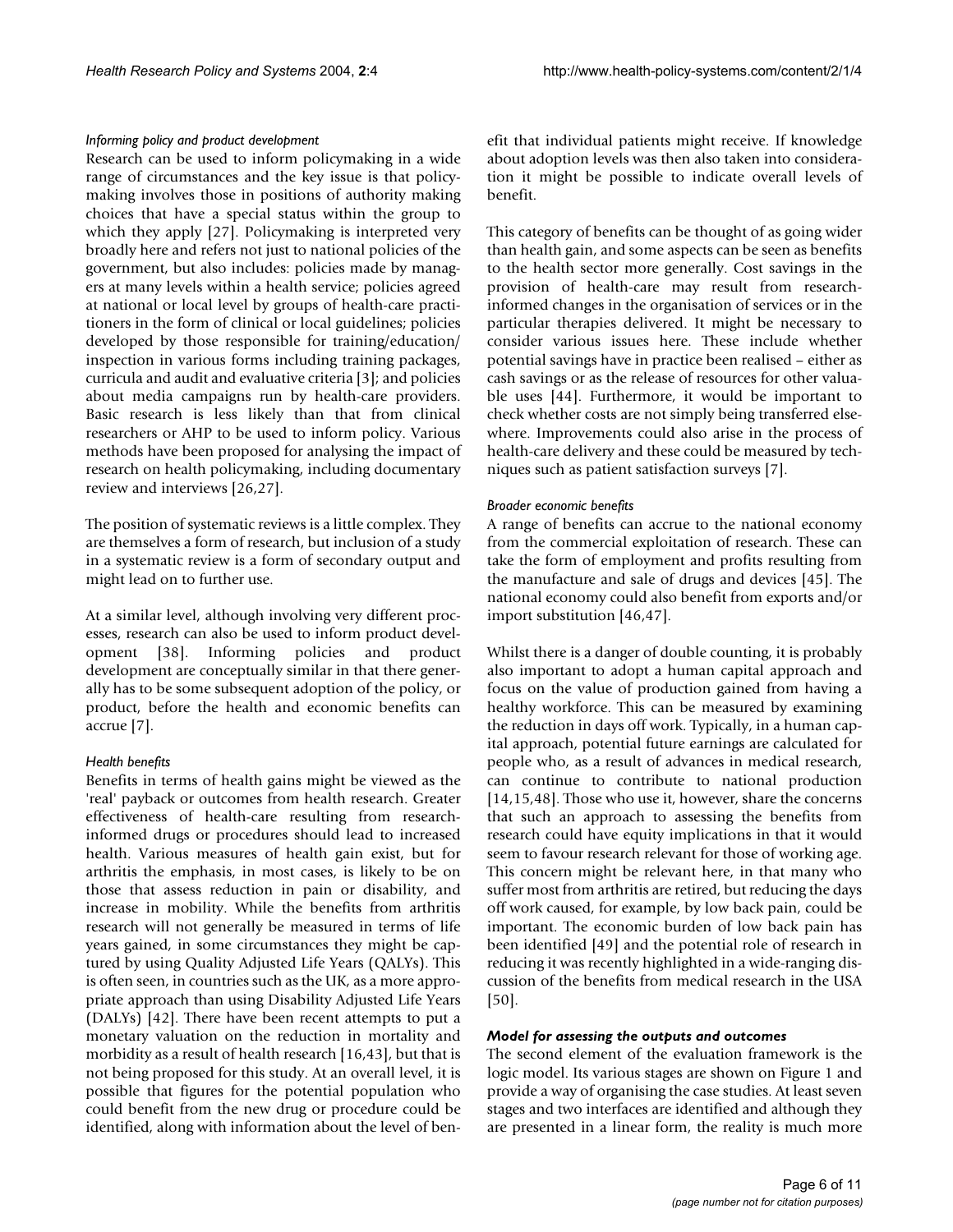

Model for Organising the Assessment **Figure 1** of the Outcomes of Health Research **Model for Organising the Assessment of the Outcomes of Health Research.** Sources: Adapted from previous versions of the Buxton/Hanney model for assessing the payback from health research [12,27].

complicated and there is also considerable feedback [7,12].

Stage 0: Topic/issue identification

Interface A: Project specification and selection

Stage 1: Inputs to research

Stage 2: Research processes

Stage 3: Primary outputs from research

Interface B: Dissemination

Stage 4: Secondary outputs – policymaking and product development

Stage 5: Adoption by practitioners and public

Stage 6: Final outcomes

While it is not possible totally to tie the categories of benefits to certain stages of the model, it is possible to identify broad correlations: categories a) and b) (knowledge and research benefits respectively) are together considered to be the primary outputs from research; category c) (informing policy and product development) relates to the secondary outputs; and categories d) and e) (health and broader economic benefits respectively) are the final outcomes. This approach can be incorporated into the analysis of each stage in turn as is set out below, where a few examples, drawn from the pilot studies, are used to illustrate how the framework seemed to be working in practice but could be refined in certain ways.

#### *Stage 0: Topic/issue identification*

The topic or issue identification stage covers the generation of the original ideas for the research. Its nature can vary considerably depending on whether the main driving force is internally generated by the researcher, or externally generated [27]. Most ARC funding falls into the former category: for many researchers the topics will be curiosity-driven and based on examination of the existing stock or pool of knowledge and opinions about where gaps, and/or opportunities, exist and further research could advance understanding. Such factors will also inform more clinical and AHP researchers, but here consideration of clinical needs could also be a factor and might be based on personal experience of treating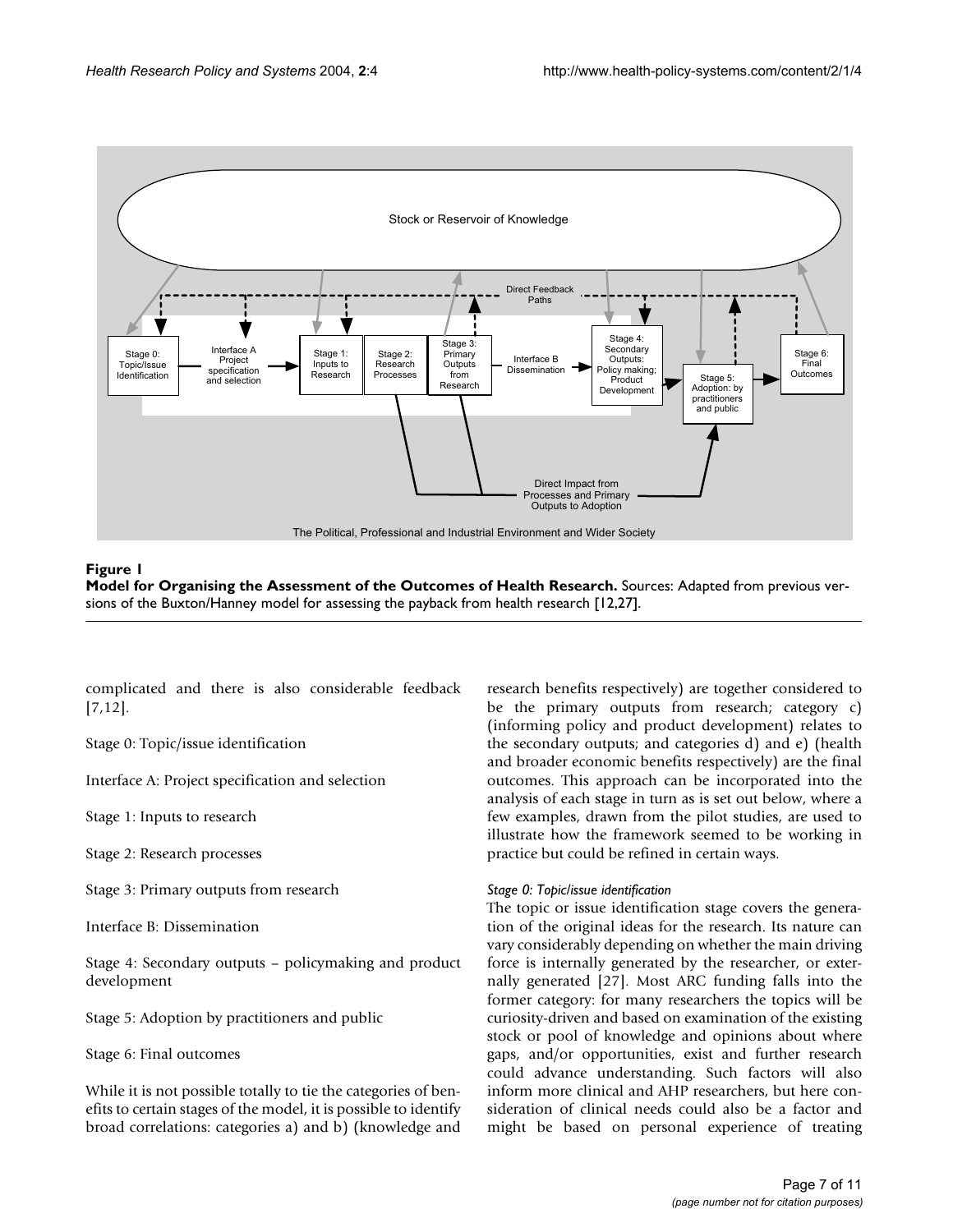patients, as became clear in the interview with the principal investigator in one of the case studies. Where research topics are externally generated, the identification of the issue comes from a process of needs assessment that could involve analysis either just within the scientific community or more widely. In the latter case, many groups could be involved. These include not only members of the wider research community and representatives of research funding bodies, but also potential users and beneficiaries of the research drawn from some combination of the wider political, professional, industrial and societal environment.

#### *Interface A: Project specification and selection*

The nature of the activities at Interface A will vary depending on the type of issue identification. Where the topics are externally generated, there are potential difficulties in ensuring both that the research community is actively engaged with the priorities that have been identified and that the project specification meets the needs as identified [27]. Where the issues are internally generated, the interface involves traditional processes of the researcher developing a detailed proposal and submitting it for peer review. Most of the issues are internal to the scientific world, but there is still a key interface between individual researchers and ARC as the research-funding body. Documentary analysis of ARC files provided information in the pilots that sometimes highlighted issues about how far the proposal was subject to changes as a result of the review process. It also proved useful, however, to supplement this with questions in the interviews.

# *Stage 1: Inputs to research*

It can be important to consider not only the financial inputs, including any beyond the specific ARC funding, but also the experience of the research team and the knowledge base on which they built. Part of the idea behind examining any other funding brought in to support ARC research is again to see how far ARC funding is helping to facilitate the funding of arthritis research by general funders of health research: is ARC funding studies that produce findings that others believe are worth further investigation? The pilot studies confirmed that the complexities of identifying the exact funding streams behind any piece of research were best addressed by using a case study approach involving initial documentary review and following up issues in interviews. The pilots involved a case where other contributory funding contributed to what was clearly an ARC project, and therefore little attempt was made to portion out credit for outcomes to any funder other than ARC. In another case, however, the research was part of a stream of ARC-funded work and an effort was made to try to draw boundaries around what would be appropriate to include in the case study.

# *Stage 2: Research processes*

Consideration can be given to how appropriate the proposed methods for a study turned out to be, and whether any difficulties were encountered. In some cases it could be relevant to explore how far potential users were involved at this stage. It is possible that difficulties identified at this stage could explain later problems with translation or uptake of the research findings.

# *Stage 3: Primary outputs from research*

Knowledge production, as represented by the various types of publications, is a major primary output from the research. Various ways of measuring this were discussed above. The pilots also showed that the interviews used to refine the lists of publications from the specific funding in question, could also sometimes help to identify where non-conventional sources were being used as outlets for publications. Most of the primary outputs will feed into the stock of knowledge.

The research benefits in terms of targeting future research represent either feedbacks to further research conducted by team members, or findings that feed into the stock of knowledge and help target future research of others. An example from one pilot study showed not only how the principal investigator used her project to inform her own further work, but was also able to contribute to a much larger collaborative project. Interviews in another study showed that the research had informed considerable further work in industry, but as yet this had not led to any product development. Under the framework being used, it is possible to give that ARC-funded work considerable credit for informing the further research, but record its limited impact at the subsequent stages.

Capacity building can also be seen as a primary output. Accounts were given, in pilot study interviews, of the research training and higher degrees that resulted from the research.

# *Interface B: Dissemination*

Dissemination is usually seen as being somewhat more active than the mere production of academic publications containing the knowledge. There are, however, clear overlaps between some activities. Sometimes it is possible to record not just dissemination activities but also the successful transfer of research findings to potential users in the political, industrial, professional environment and wider society. Previous analyses of how to increase the implementation of research findings [28] will help inform the issues being examined in the case studies at the dissemination and later stages. Presentations to potential academic and user groups, and media activities, are major ways of disseminating findings, as are the production of brief summaries of findings targeted at specific user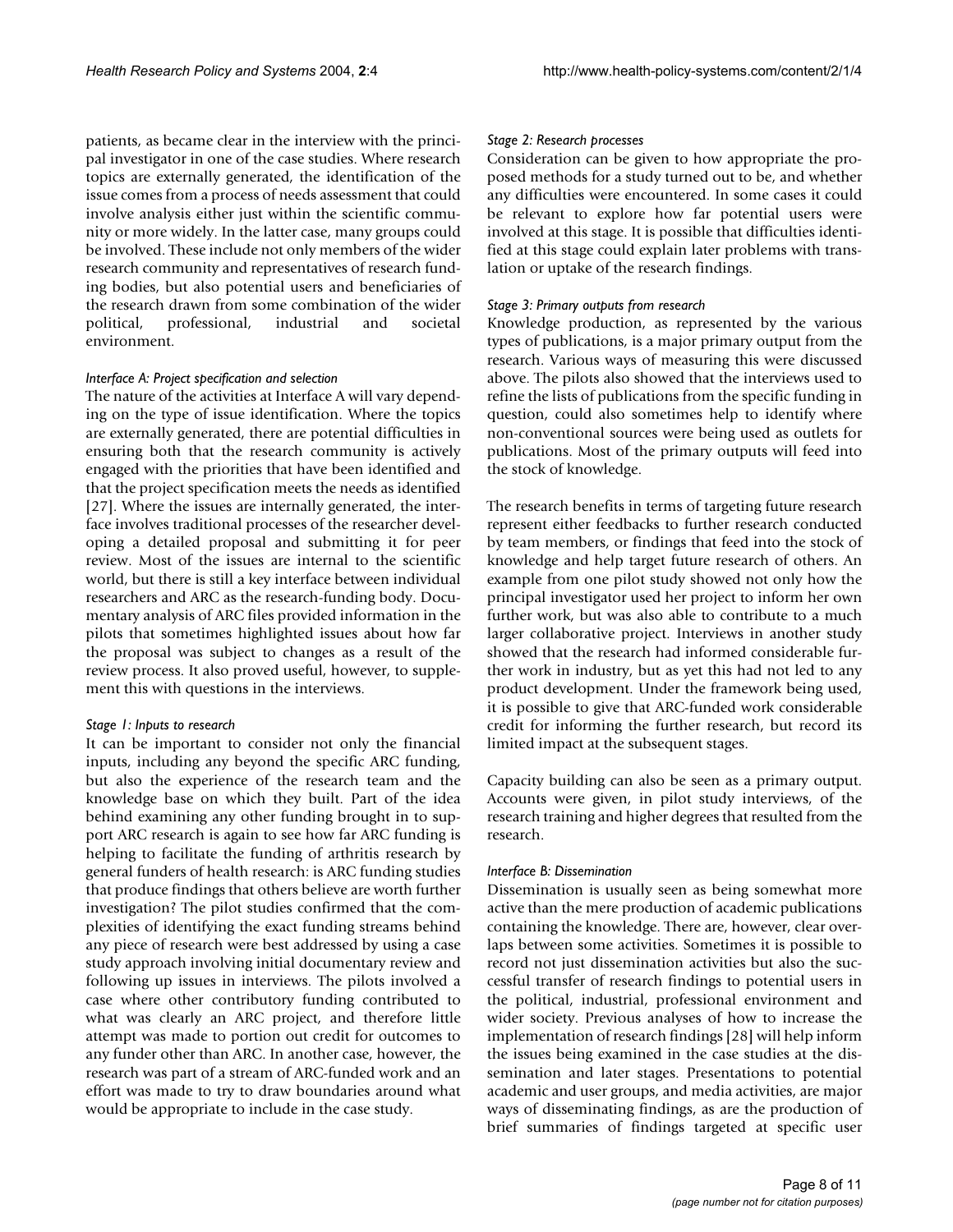groups. In previous case studies, attention has also focused on the way some researchers conduct study days, or training, based on the approach developed by their research and these can be highly effective dissemination mechanisms [51]. The pilots provided an example of the importance of this and, indeed, of the role of individual researchers in networking and disseminating information.

*Stage 4: Secondary outputs–policymaking and product development* As noted above, policymaking and product development activities can result in a wide range of secondary outputs, and various methods are needed to identify researchinformed policies. In one case study, a review of a database revealed that one project had been cited in a clinical guideline unbeknown to the research team, whereas in another pilot it took interviews to identify that the research was informing local guidelines and care pathways. The use of the research in systematic reviews was also revealed in various ways in the pilot studies. Where the research seems to have resulted in secondary outputs it is useful to explore the factors that have led to this.

In relation to product development, if research findings are incorporated into the process of developing a product, for example a new drug for arthritis, this can be seen as an important secondary output. In the preliminary set of interviews, most people referred to how ARC-funded research had played a key role in the production of anti-TNF therapy for arthritis. In a pilot study, interviews revealed the extent to which industry's attempts to use one stream of research for product development had not, so far, been successful.

#### *Stage 5: Adoption by practitioners and public*

For the research findings incorporated into secondary outputs to result in final outcomes there usually has to be some behavioural change by practitioners, and/or the public. This may involve take-up of new drugs or procedures as set out in a secondary output such as a guideline from the National Institute for Clinical Excellence (NICE). Sometimes the adoption comes as a direct result of the primary outputs, as when clinicians – often at the cutting edge – decide to implement research findings even prior to the development of clinical guidelines. Either way, it is important to try to establish the adoption or take-up rates and to explore how far the behavioural change can be attributed to the specific research findings, as opposed to other factors such as a more general change in climate of opinion in relation to, for example, the importance of exercise. In one pilot study where interventions based on research filtered into practice, a series of interviews was used to attempt to identify both the precise role of the specific ARC-funded project and possible levels of uptake.

The role of the public in responding to informed advice – often research-based – is seen as increasingly important, especially in a field such as arthritis [52]. Various factors can be explored here. These include the extent to which patient behaviour might change as a result of interactions with health-care providers who promote research-based messages, and how far the public might respond directly to publicity about research findings when they are used, for example, in media campaigns encouraging participation in preventative activities [28].

#### *Stage 6: Final outcomes*

The final outcomes are the health and broader economic benefits identified in categories d) and e) above. These are increasingly seen as being the ultimate goal of health research funding, but their precise estimate in practice often remains difficult [5-7]. In one pilot study, it was possible to produce audit figures from one area where there is known to have been local implementation of the research findings.

#### *Planned analysis and synthesis*

Each of the 16 cases will be written up as a narrative organised according to a common structure based on the various stages of the logic model. Each study should potentially, therefore, provide illumination as to the processes that could lead to outcomes and illustrations of such outcomes. In addition, the common structure of each case should facilitate some cross-case analysis that will not only look for common factors associated with research that has led to outcomes, but also see how far such outcomes are associated with different modes of funding and types of research. Some of this analysis should be based on the previous findings that are embedded into the evaluation framework: for example, basic research might be expected to produce a reasonable number of knowledge outputs but be less likely than clinical or AHP research to inform policies. Some other aspects of the analysis, however, are likely to be exploratory: detailed analysis of factors related to the role of medical charity research in contributing to outcomes appear, as yet, not to be well established.

# **Conclusions**

This paper sets out the aims and methods to be adopted in an innovative study to review the outcomes of the research funded by the Arthritis Research Campaign, one of the leading medical charities in the UK. At a time of growing emphasis on both accountability and evidencebased policy making, it is important for research-funding bodies to be able to show the results of their funding and base their policies on analyses of the processes involved in producing outcomes [53]. Based on the results of the piloting, a decision was made to go ahead with the full study.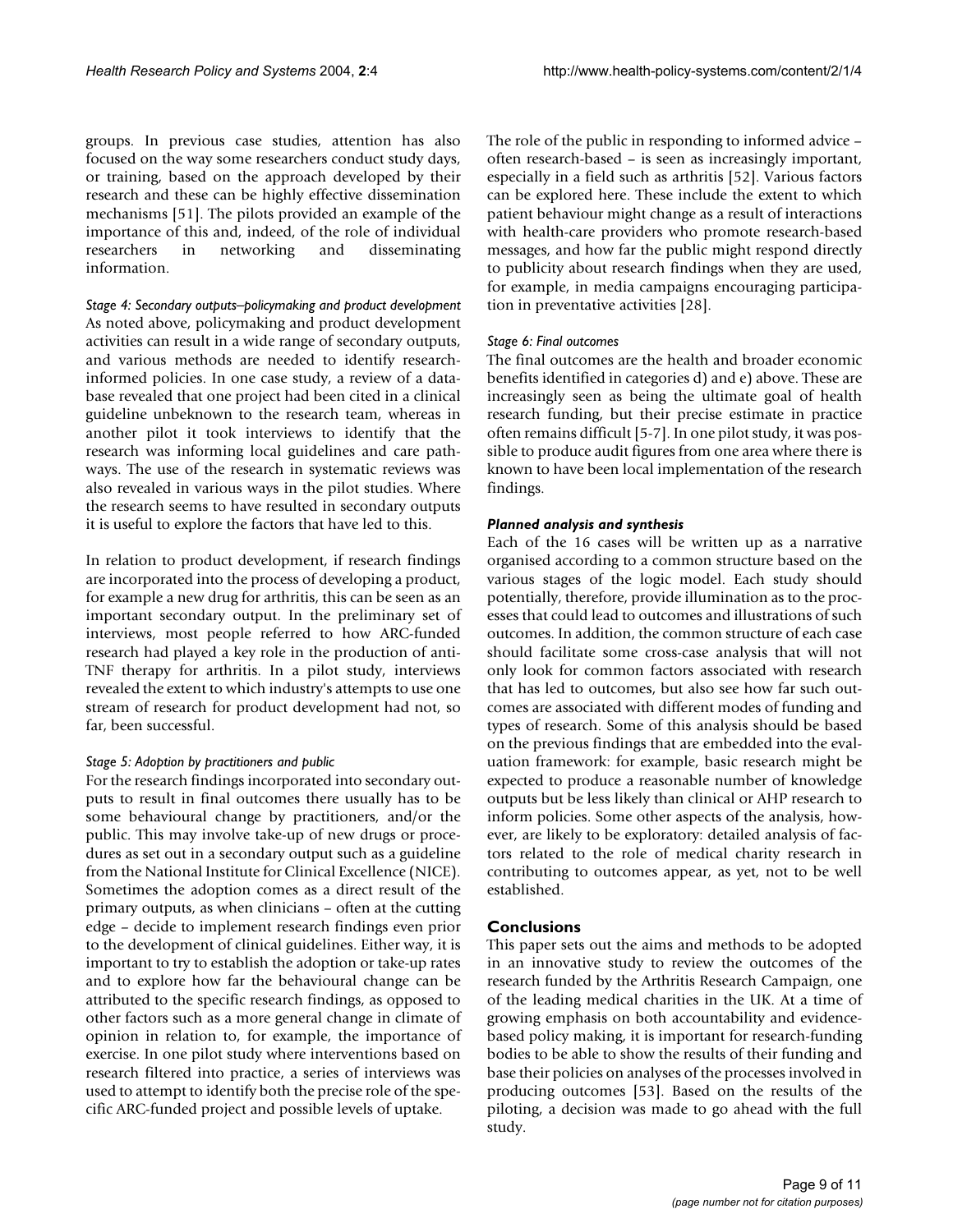Finally, one of the challenges for the future will be to operationalise such analysis on a regular, and therefore less resource intensive, manner. It is hoped that the study will also shed light on these practical considerations, and do so in a way that will enable a system to be developed that meets the specific needs of the particular research funding body [4], in this case ARC.

#### **Competing interests**

The work was funded by ARC.

#### **Authors' contributions**

JG led the design of the study, with all authors making contributions. SH drafted the article with contributions from all authors.

#### **Acknowledgements**

The research team are grateful to ARC, not only for funding the project but also for the considerable support and constructive comments made by the members of ARC's Development Committee who act as the steering group for this project. We also gratefully acknowledge the assistance given by those people associated with ARC who agreed to be interviewed at the preliminary stages when the evaluative framework was being refined, and those who participated in the pilot studies. We are grateful, too, for the helpful comments from the reviewers.

#### **References**

- 1. Buxton M, Hanney S, Packwood T, Roberts S, Youll P: **[Assessing](http://www.ncbi.nlm.nih.gov/entrez/query.fcgi?cmd=Retrieve&db=PubMed&dopt=Abstract&list_uids=10.1111/1467-9302.00233) [benefits from Department of Health and National Health](http://www.ncbi.nlm.nih.gov/entrez/query.fcgi?cmd=Retrieve&db=PubMed&dopt=Abstract&list_uids=10.1111/1467-9302.00233) [Service Research & Development.](http://www.ncbi.nlm.nih.gov/entrez/query.fcgi?cmd=Retrieve&db=PubMed&dopt=Abstract&list_uids=10.1111/1467-9302.00233)** *Public Money & Management* 2000, **20:**29-34.
- 2. Grant J, Cottrell R, Cluzeau F, Fawcett G: **[Evaluating "payback"](http://www.ncbi.nlm.nih.gov/entrez/query.fcgi?cmd=Retrieve&db=PubMed&dopt=Abstract&list_uids=10.1136/bmj.320.7242.1107) [on biomedical research from papers cited in clinical guide](http://www.ncbi.nlm.nih.gov/entrez/query.fcgi?cmd=Retrieve&db=PubMed&dopt=Abstract&list_uids=10.1136/bmj.320.7242.1107)[lines: applied bibliometric study](http://www.ncbi.nlm.nih.gov/entrez/query.fcgi?cmd=Retrieve&db=PubMed&dopt=Abstract&list_uids=10.1136/bmj.320.7242.1107)[.](http://www.ncbi.nlm.nih.gov/entrez/query.fcgi?cmd=Retrieve&db=PubMed&dopt=Abstract&list_uids=10775218)** *BMJ* 2000, **320:**1107-1111.
- 3. National Institutes of Health: *FY 2000 Research Program Outcomes Assessment Material.* Bethesda ; 2000.
- 4. Croxson B, Hanney S, Buxton M: **[Routine monitoring of per](http://www.ncbi.nlm.nih.gov/entrez/query.fcgi?cmd=Retrieve&db=PubMed&dopt=Abstract&list_uids=10.1258/1355819011927530)[formance: what makes health research and development](http://www.ncbi.nlm.nih.gov/entrez/query.fcgi?cmd=Retrieve&db=PubMed&dopt=Abstract&list_uids=10.1258/1355819011927530) [different?](http://www.ncbi.nlm.nih.gov/entrez/query.fcgi?cmd=Retrieve&db=PubMed&dopt=Abstract&list_uids=10.1258/1355819011927530)** *J Health Serv Res Policy* 2001, **6:**226-232.
- 5. Smith R: **[Measuring the social impact of research](http://www.ncbi.nlm.nih.gov/entrez/query.fcgi?cmd=Retrieve&db=PubMed&dopt=Abstract&list_uids=10.1136/bmj.323.7312.528)[.](http://www.ncbi.nlm.nih.gov/entrez/query.fcgi?cmd=Retrieve&db=PubMed&dopt=Abstract&list_uids=11546684)** *BMJ* 2001, **323:**528.
- 6. van Weel C: **[Biomedical science matters for people–so its](http://www.ncbi.nlm.nih.gov/entrez/query.fcgi?cmd=Retrieve&db=PubMed&dopt=Abstract&list_uids=10.1016/S0140-6736(02)11175-5) [impact should be better assessed](http://www.ncbi.nlm.nih.gov/entrez/query.fcgi?cmd=Retrieve&db=PubMed&dopt=Abstract&list_uids=10.1016/S0140-6736(02)11175-5)[.](http://www.ncbi.nlm.nih.gov/entrez/query.fcgi?cmd=Retrieve&db=PubMed&dopt=Abstract&list_uids=12383979)** *Lancet* 2002, **360:**1034-1035.
- 7. Buxton M, Hanney S: **[How can payback from health services](http://www.ncbi.nlm.nih.gov/entrez/query.fcgi?cmd=Retrieve&db=PubMed&dopt=Abstract&list_uids=10180843) [research be assessed?](http://www.ncbi.nlm.nih.gov/entrez/query.fcgi?cmd=Retrieve&db=PubMed&dopt=Abstract&list_uids=10180843)** *J Health Serv Res Policy* 1996, **1:**35-43.
- 8. Buxton M, Hanney S: **[Evaluating the NHS research and devel](http://www.ncbi.nlm.nih.gov/entrez/query.fcgi?cmd=Retrieve&db=PubMed&dopt=Abstract&list_uids=9797742)[opment programme: will the programme give value for](http://www.ncbi.nlm.nih.gov/entrez/query.fcgi?cmd=Retrieve&db=PubMed&dopt=Abstract&list_uids=9797742) [money?](http://www.ncbi.nlm.nih.gov/entrez/query.fcgi?cmd=Retrieve&db=PubMed&dopt=Abstract&list_uids=9797742)** *J R Soc Med* 1998, **91(Suppl 35):**2-6.
- 9. Association of Medical Research Charities: **The Charity Sector in Medical Research.** [\[http://www.amrc.org.uk/aboutus/medicalre](http://www.amrc.org.uk/aboutus/medicalresearchcharitysector.html) <u>[searchcharitysector.html](http://www.amrc.org.uk/aboutus/medicalresearchcharitysector.html)]</u>. accessed 25 Jan 2004
- 10. Grant J, Allen L: *Promoting Innovation in Biomedical Research: An Evaluation of the Wellcome Trust's Showcase Scheme* London: Unit for Policy Research in Science and Medicine, Wellcome Trust; 1998.
- 11. Grant J, Allen L: **Evaluating high risk research: an assessment of the Wellcome Trust's Sir Henry Wellcome Commemorative Awards for Innovative Research.** *Research Evaluation* 1999, **8:**201-204.
- 12. Hanney S, Packwood T, Buxton M: **[Evaluating the benefits from](http://www.ncbi.nlm.nih.gov/entrez/query.fcgi?cmd=Retrieve&db=PubMed&dopt=Abstract&list_uids=10.1177/13563890022209181) [health research and development centres: a categorization,](http://www.ncbi.nlm.nih.gov/entrez/query.fcgi?cmd=Retrieve&db=PubMed&dopt=Abstract&list_uids=10.1177/13563890022209181) [a model, and examples of application.](http://www.ncbi.nlm.nih.gov/entrez/query.fcgi?cmd=Retrieve&db=PubMed&dopt=Abstract&list_uids=10.1177/13563890022209181)** *Evaluation: The International Journal of Theory, Research and Practice* 2000, **6:**137-160.
- 13. World Health Organization: *The Burden of Musculoskeletal Conditions at the Start of the New Millennium. WHO Technical Report Series 919. Geneva* 2003 [\[http://whglibdoc.who.int/trs/WHO\\_TRS\\_919.pdf\]](http://whglibdoc.who.int/trs/WHO_TRS_919.pdf). accessed 29 Oct 2003
- 14. Mushkin S: *Biomedical Research: Costs and Benefits* Cambridge, Mass: Ballinger Publishing Company; 1979.
- 15. Weisbrod B: *Economics and Medical Research* Washington DC: American Enterprise Institute for Public Policy Research; 1983.
- 16. Access Economics: *Exceptional Returns: The Value of Investing in Health R&D in Australia. Canberra: The Australian Society for Medical Research* 2003.
- 17. Funding First: *Exceptional Returns: The Economic Value of America's Investment in Medical Research. New York* 2000.
- 18. Wellcome Trust: *Mapping the Landscape: National Biomedical Research Outputs 1988–1995. London* 1998.
- 19. Lewison G, Devey ME: **[Bibliometric methods for the evaluation](http://www.ncbi.nlm.nih.gov/entrez/query.fcgi?cmd=Retrieve&db=PubMed&dopt=Abstract&list_uids=10.1093/rheumatology/38.1.13) [of arthritis research](http://www.ncbi.nlm.nih.gov/entrez/query.fcgi?cmd=Retrieve&db=PubMed&dopt=Abstract&list_uids=10.1093/rheumatology/38.1.13)[.](http://www.ncbi.nlm.nih.gov/entrez/query.fcgi?cmd=Retrieve&db=PubMed&dopt=Abstract&list_uids=10334677)** *Rheumatology* 1999, **38:**13-20.
- 20. Arthritis Research Campaign: **Research.** [[http://www.arc.org.uk/](http://www.arc.org.uk/research/default.htm) [research/default.htm\]](http://www.arc.org.uk/research/default.htm). accessed 25 Jan 2004
- 21. Cozzens SE: **Assessing federally-supported academic research in the United States.** *Research Evaluation* 2000, **9:**5-10.
- 22. Medical Research Council: *MRC Annual Report 1999–2000. London* 2000.
- 23. Molas-Gallart J, Tang P, Morrow S: **Assessing the non-academic impact of grant-funded socio-economic research: results from a pilot study.** *Research Evaluation* 2000, **9:**171-182.
- 24. Yin R, Moore G: **Lessons on the utilization of research from nine case experiences in the natural hazards field.** *Knowledge in Society* 1988, **1:**25-44.
- 25. Jacob R, McGregor M: **[Assessing the impact of health technol](http://www.ncbi.nlm.nih.gov/entrez/query.fcgi?cmd=Retrieve&db=PubMed&dopt=Abstract&list_uids=9119625)[ogy assessment.](http://www.ncbi.nlm.nih.gov/entrez/query.fcgi?cmd=Retrieve&db=PubMed&dopt=Abstract&list_uids=9119625)** *Int J Technol Assess Health Care* 1997, **13:**68-80.
- Lavis J, Ross S, McLeod C, Gildiner A: **[Measuring the impact of](http://www.ncbi.nlm.nih.gov/entrez/query.fcgi?cmd=Retrieve&db=PubMed&dopt=Abstract&list_uids=10.1258/135581903322029520) [health research](http://www.ncbi.nlm.nih.gov/entrez/query.fcgi?cmd=Retrieve&db=PubMed&dopt=Abstract&list_uids=10.1258/135581903322029520)[.](http://www.ncbi.nlm.nih.gov/entrez/query.fcgi?cmd=Retrieve&db=PubMed&dopt=Abstract&list_uids=12869343)** *J Health Serv Res Policy* 2003, **8:**165-170.
- 27. Hanney SR, Gonzalez-Block MA, Buxton MJ, Kogan M: **[The utilisa](http://www.ncbi.nlm.nih.gov/entrez/query.fcgi?cmd=Retrieve&db=PubMed&dopt=Abstract&list_uids=10.1186/1478-4505-1-2)[tion of health research in policy-making: Concepts, exam](http://www.ncbi.nlm.nih.gov/entrez/query.fcgi?cmd=Retrieve&db=PubMed&dopt=Abstract&list_uids=10.1186/1478-4505-1-2)[ples and methods of assessment](http://www.ncbi.nlm.nih.gov/entrez/query.fcgi?cmd=Retrieve&db=PubMed&dopt=Abstract&list_uids=10.1186/1478-4505-1-2)[.](http://www.ncbi.nlm.nih.gov/entrez/query.fcgi?cmd=Retrieve&db=PubMed&dopt=Abstract&list_uids=12646071)** *Health Research Policy and Systems* 2003, **1:**2 [[http://www.health-policy-systems.com/content/1/](http://www.health-policy-systems.com/content/1/1/2)  $1/2$ ].
- 28. Grimshaw JM, Shirran L, Thomas R, Mowatt G, Fraser C, Bero L, *et al.*: **[Changing provider behaviour. An overview of systematic](http://www.ncbi.nlm.nih.gov/entrez/query.fcgi?cmd=Retrieve&db=PubMed&dopt=Abstract&list_uids=11583120) [reviews of interventions.](http://www.ncbi.nlm.nih.gov/entrez/query.fcgi?cmd=Retrieve&db=PubMed&dopt=Abstract&list_uids=11583120)** *Med Care* 2001, **39(8 Suppl 2):**II2-II45.
- 29. Bozeman B, Kingsley G: **R&D value-mapping: a new approach to case study-based evaluation.** *Journal of Technology Transfer* 1997, **22:**33-42.
- 30. Yin RK: *Case Study Research: Design and Methods.* 2nd edition. Newbury Park, CA: Sage; 1989.
- 31. van Leeuwen TN, van der Wurff LJ, van Raan AFJ: **The use of combined bibliometric methods in research funding policy.** *Research Evaluation* 2001, **10:**195-201.
- 32. van Tulder MW, Assendelft WJ, Koes BW, Bouter LM: **[Method](http://www.ncbi.nlm.nih.gov/entrez/query.fcgi?cmd=Retrieve&db=PubMed&dopt=Abstract&list_uids=10.1097/00007632-199710150-00001) [guidelines for systematic reviews in the Cochrane Collabora](http://www.ncbi.nlm.nih.gov/entrez/query.fcgi?cmd=Retrieve&db=PubMed&dopt=Abstract&list_uids=10.1097/00007632-199710150-00001)[tion Back Review Group for Spinal Disorders](http://www.ncbi.nlm.nih.gov/entrez/query.fcgi?cmd=Retrieve&db=PubMed&dopt=Abstract&list_uids=10.1097/00007632-199710150-00001)[.](http://www.ncbi.nlm.nih.gov/entrez/query.fcgi?cmd=Retrieve&db=PubMed&dopt=Abstract&list_uids=9355211)** *Spine* 1997, **22:**2323-2330.
- 33. Cave M, Hanney S, Henkel M, Kogan M: *The Use of Performance Indicators in Higher Education.* 3rd edition. London: Jessica Kingsley; 1997.
- 34. Hanney S, Frame I, Grant J, Green P, Buxton M: *From Bench to Bedside: Tracing the Payback Forwards From Basic or Early Clinical Research – A Preliminary Exercise and Proposals for a Future Study. HERG Research Report No 31* 2003 [[http://www.brunel.ac.uk/depts/herg/publications/inter](http://www.brunel.ac.uk/depts/herg/publications/internal.htm) [nal.htm\]](http://www.brunel.ac.uk/depts/herg/publications/internal.htm). Uxbridge: HERG, Brunel University
- 35. Lewison G, Dawson G: **The effect of funding on the outputs of biomedical research.** *Scientometrics* 1998, **41:**17-27.
- 36. Seglen PO: **[Why the impact factor of journals should not be](http://www.ncbi.nlm.nih.gov/entrez/query.fcgi?cmd=Retrieve&db=PubMed&dopt=Abstract&list_uids=9056804) [used for evaluating research.](http://www.ncbi.nlm.nih.gov/entrez/query.fcgi?cmd=Retrieve&db=PubMed&dopt=Abstract&list_uids=9056804)** *BMJ* 1997, **314:**498-502.
- 37. Garfield E: **[How can impact factors be improved?](http://www.ncbi.nlm.nih.gov/entrez/query.fcgi?cmd=Retrieve&db=PubMed&dopt=Abstract&list_uids=8761234)** *BMJ* 1996, **313:**411-413.
- 38. Royal Netherlands Academy of Arts and Sciences: *The Societal Impact of Applied Research. Towards a Quality Assessment System. Amsterdam* 2002.
- 39. Hanney S, Soper B, Buxton M: *Evaluation of the NHS R&D Implementation Methods Programme. HERG Research Report No 29* 2003 [\[http://](http://www.brunel.ac.uk/depts/herg/publications/internal.htm) [www.brunel.ac.uk/depts/herg/publications/internal.htm\]](http://www.brunel.ac.uk/depts/herg/publications/internal.htm). Uxbridge: HERG, Brunel University
- 40. Jones T, Hanney S, Buxton M, Burns T: **What British psychiatrists read: Questionnaire survey of journal usage among clinicians.** *Br J Psychiatry* in press.
- 41. Verhorn C, Landerfeld J, Wagner D: **[Measuring the contribution](http://www.ncbi.nlm.nih.gov/entrez/query.fcgi?cmd=Retrieve&db=PubMed&dopt=Abstract&list_uids=10.1016/0048-7333(82)90003-8) [of biomedical research to the production of health.](http://www.ncbi.nlm.nih.gov/entrez/query.fcgi?cmd=Retrieve&db=PubMed&dopt=Abstract&list_uids=10.1016/0048-7333(82)90003-8)** *Research Policy* 1982, **11:**3-13.